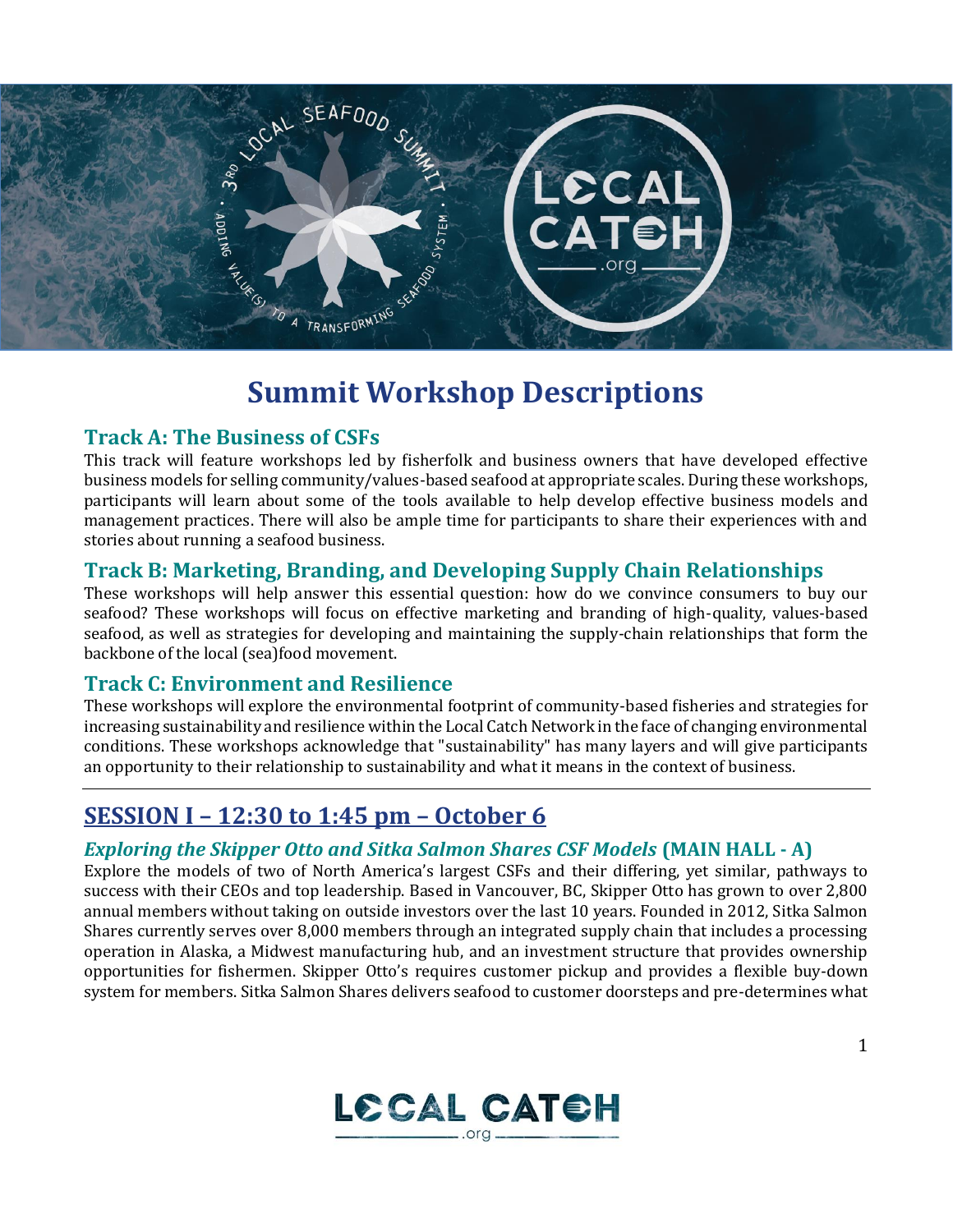types of seafood they will receive. While different in many ways, both businesses share in common dedicated co-founders who have been intimately involved with the CSF's growth.

#### **Moderator**

Kelly Harrell, *Sitka Salmon Shares/LocalCatch.org Steering Committee* **Panelists** 

Sonia Strobel, *Skipper Otto's CSF*  Chris Kantowicz, *Skipper Otto's CSF*  Nic Mink, *Sitka Salmon Shares*  Marsh Skeele, *Sitka Salmon Shares* 

### *Costs and Benefits of Bringing Underutilized Species to Market* **(BOARD ROOM - B)**

How do our decisions about which species to target and which to throw back affect our businesses? Traditional business models tell us that there are keeping underutilized species is not profitable. But seafood harvesters and chefs are looking for better ways to make use of everything we catch and make it profitable for everyone in the supply chain.

Sahan Dissanayake an environmental and resource economist at Portland State University has created a game that highlights bycatch issues and the underlying causes of market prices and profit-maximizing decisions. Participants will be able to make better-informed decisions on targeting underutilized species that are based on the best available economic science.

Lance Nacio and Kendall Dix have experience trying to create a market for underutilized species in South Louisiana, a region famous for adhering to its traditions. Lance can speak to the economic challenges and benefits of bringing the full diversity of the Gulf of Mexico to eaters' plates. Kendall can talk about the same issues from the point of view of the restaurant and help facilitate a discussion that brings in the experiences of the participants.

#### **Workshop leaders**

Kendal Dix, *Health Gulf*  Sahan Dissanayake, *Portland State University*  Lance Nacio, *Anne Marie Seafoods*

### *Footprints and Finger Prints: Climate Change & Fisheries* **(ALCOVE - C)**

Suddenly the climate crisis has catapulted carbon emissions to be the number one priority in sustainability. The carbon footprint of seafood in US is rarely discussed. But a dangerous aspect of a 90% import rate that relies most heavily on air-freight for transportation. Local Catch Values dictate that seafood sourced according to its core values have the lowest food miles and smallest carbon footprint of any other sourcing options. Of nearly equal importance is traceability and fingerprint of fish, seafood that can be traced back to a specific fisherman. In the complex space of sustainable seafood. The concept of "Footprints and Fingerprints" are unique criteria that set members of the Local Catch Network apart from the industrialized seafood system and the symbolism of footprints and fingerprints are as easily understandable to a PhD student as a kindergarten classroom. In this session we will discuss why small footprints and big fingerprints will come to define truly sustainable seafood in the next 100 years.

#### **Workshop leaders**

Elise Gilchrist, *Dock to Dish, NY*  Sarah Rathbone, *Dock to Dish, LA* 

*Sea to School: Sourcing Sustainable Seafood for School Lunches* **(KITCHEN - B)**

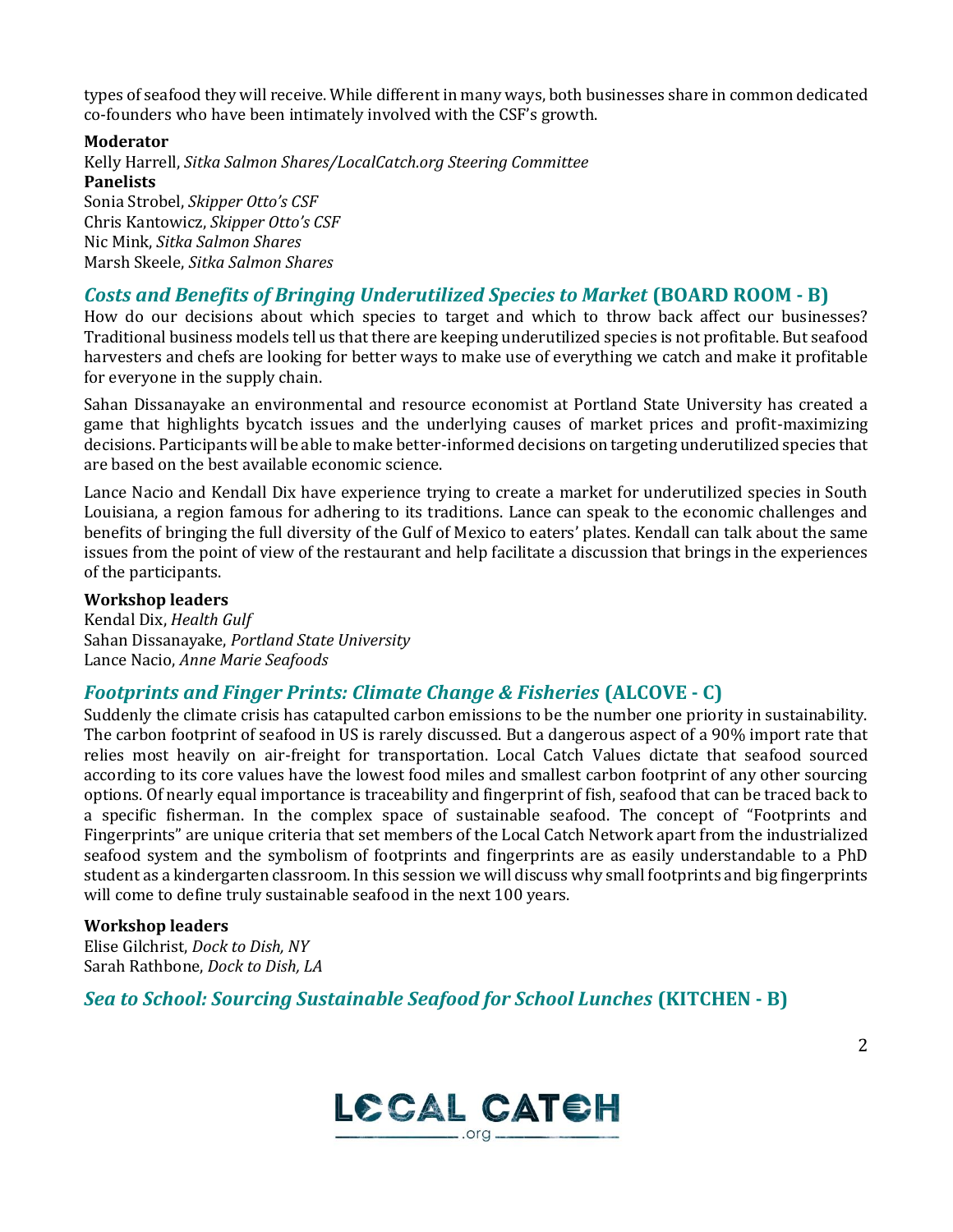Does creating a dynamic, successful seafood school lunch program feel impossible? Afraid those kiddos won't like the menu? Fear not! In this session, Jenny will provide proven, replicable and rock-star concepts so you can confidently build seafood into your menu cycle.

Attendees will learn the ins and outs of successfully incorporating and building sustainable, responsibly sourced seafood into their school lunch program.

#### **Workshop leader**

Jenny Devivo, *Up Island School District, Martha's Vineyard* 

## **SESSION II – 2:00 to 3:15 pm – October 6**

### *Scaling Up: Using People, Place, and Purpose to Grow Business in the Current Seafood Landscape* **(MAIN HALL - B)**

The commoditization of seafood has resulted in lost economic value and opportunities for fishermen of all kinds in all regions of the country. This is especially true in Alaska where the commoditization of wild salmon has resulted in a consolidation of seafood processors and fishing permits as well as a disconnect with the end consumer. In response, a growing number of Alaska fishermen are getting involved in processing, distributing, and marketing their own catch. With this increased ownership and independence comes new costs, risks, and barriers, resulting in many direct marketers either remaining small or abandoning their efforts entirely. To overcome these limitations, several fishermen/fishermen's groups have begun to adopt new branding initiatives, marketing methods, and processing technologies that have allowed them to scale up and ultimately increase the value of their catch.

#### **Moderator**

Elizabeth Herendeen, *SalmonState*  **Panelists** Kate Consentein, *Rise Tide Communications* Tyson Fick, *Taku River Reds* Ben Blakey, *Northline Seafoods*

### *Skipper Otto's: Managing the Local Seafood Business* **(BOARD ROOM - A)**

Whether you are responsible for the managing your CSF's business or just want to be a better partner to someone who is, this session is for you! We will cover how to get a handle on the numbers and operations side of things like pricing, budgeting, cash flow, inventory management, and more. Running the business of a CSF can be daunting. But there are lots of ways to make it less complicated. This session will use worksheets and straightforward examples that you can then apply to your own business operations. Topics that will be covered include:

- How to track your costs and price your product
- How to budget for a season
- How to manage and plan cash flows

The session will also include discussions with all participants around inventory management, labeling, and online platforms.

### **Workshop leader**

Chris Kantowicz, *Skipper Otto's CSF* 

### *Whither the Local Consumer?* **(ALCOVE - B)**

Amid all the talk of supply chain connections (boat to chef, boat to school, boat to institution, etc.), have we lost the link to the consumer? Can consumers still walk up to a boat & buy a fish? Or has that become

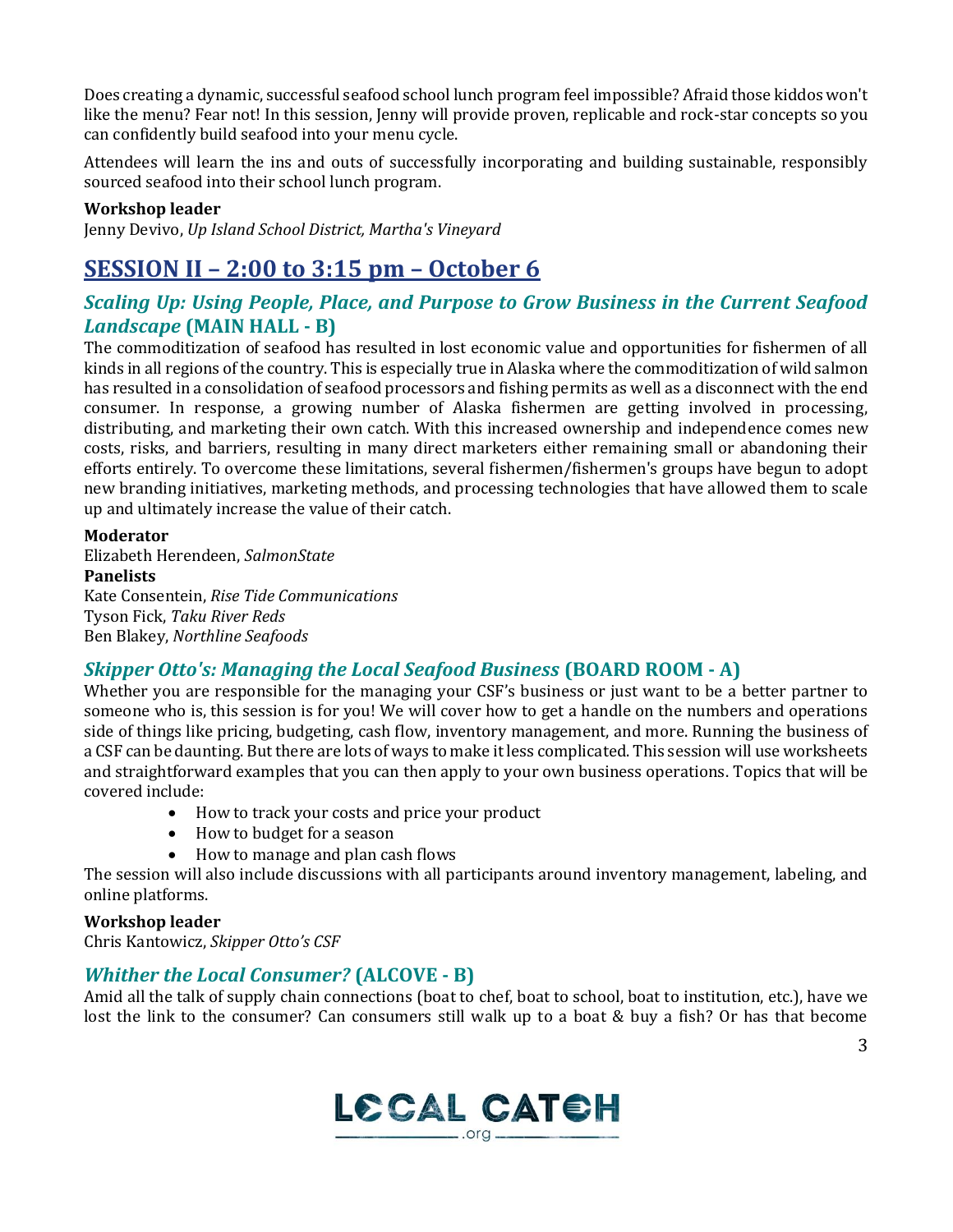irrelevant as \$50-a-plate restaurants corner the catch? Does the consumer buying seafood matter anymore or is it more important for fishers to have connections to chefs, schools, and institutions?

We started FishLine to create connections between fishers and consumers. But now we're feeling irrelevant as the consumer gets locked out of the local seafood market and restaurants lock in catches from local fishermen. If consumers can only eat local seafood at a restaurant, is that really OK? How do we maintain connections between fishers and consumers and continue to make a profit? Is this focus on institutional sales in a way, re-creating the very distribution networks that have been despised over the years? Is there a way to balance consumer and institutional sales like a chic restaurant reserving so many tables for locals? Come prepared with your stories and ideas for preserving the connections between fishers, working waterfronts and consumers.

#### **Workshop leaders**

Joe Falcone, *FishLine / Phondini Partners*  Colles Stowell, *One Fish Foundation* 

### *The Value(s) of a Frozen Fish: A Blind Challenge for Consumer Preferences and Perceptions* **(KITCHEN - B)**

We put consumers (...and chefs and buyers) to the test and the answer might surprise you! Come learn about the latest science in the fresh vs. frozen debate. In seafood, much like other parts of the food system, global supply chains dominate. Despite having access to healthy fish stocks compared to other global fisheries, our domestic, small-boat community fishermen who utilize sustainable harvest practices often struggle to compete.

One way our community-based fishing businesses have risen to the challenge is by investing in direct marketing to sell their local catch. Often this model demands freezing that fresh caught fish either on-boat or immediately after dropping their catch at dock. Advantages of these freezing processes allow communitybased fishing business to avoid the volatility inherent in the fresh-fish market, extend the shelf life of their catch, reduce waste, lower carbon emissions, and deliver what seafood eaters are demanding: delicious food.

Despite the careful handling, attentive processing practices, and good quality, consumers still demonstrate a marked preference for fresh fish, often attributing "fresh" with a product that is healthier, higher quality, and even more local. This pervasive preference, along with the desire to build more stable markets for community fishermen, prompted recent studies we conducted to address this key assumption: That fresh means best."

#### **Moderator**

Tyson Rasor, *Ecotrust*  **Panelists**  Ann Colonna, *OSU Food Innovation Center*  Jamie Doyle, *Oregon Sea Grant* 

## **SESSION III – 1:00 to 2:15 pm – October 7**

### *Exploring the Fishadelphia model: Thinking about issues of affordability, access, and equity in local seafood* **(MAIN HALL - A)**

A major challenge in this movement is extending the reach of our work beyond wealthy, high-end consumers. Fishadelphia is a youth-coordinated, community seafood program based in Philadelphia, whose mission is to connect local seafood harvesters and processors with culturally and economically diverse seafood consumers. This workshop will present some background on the Fishadelphia model, and then host a

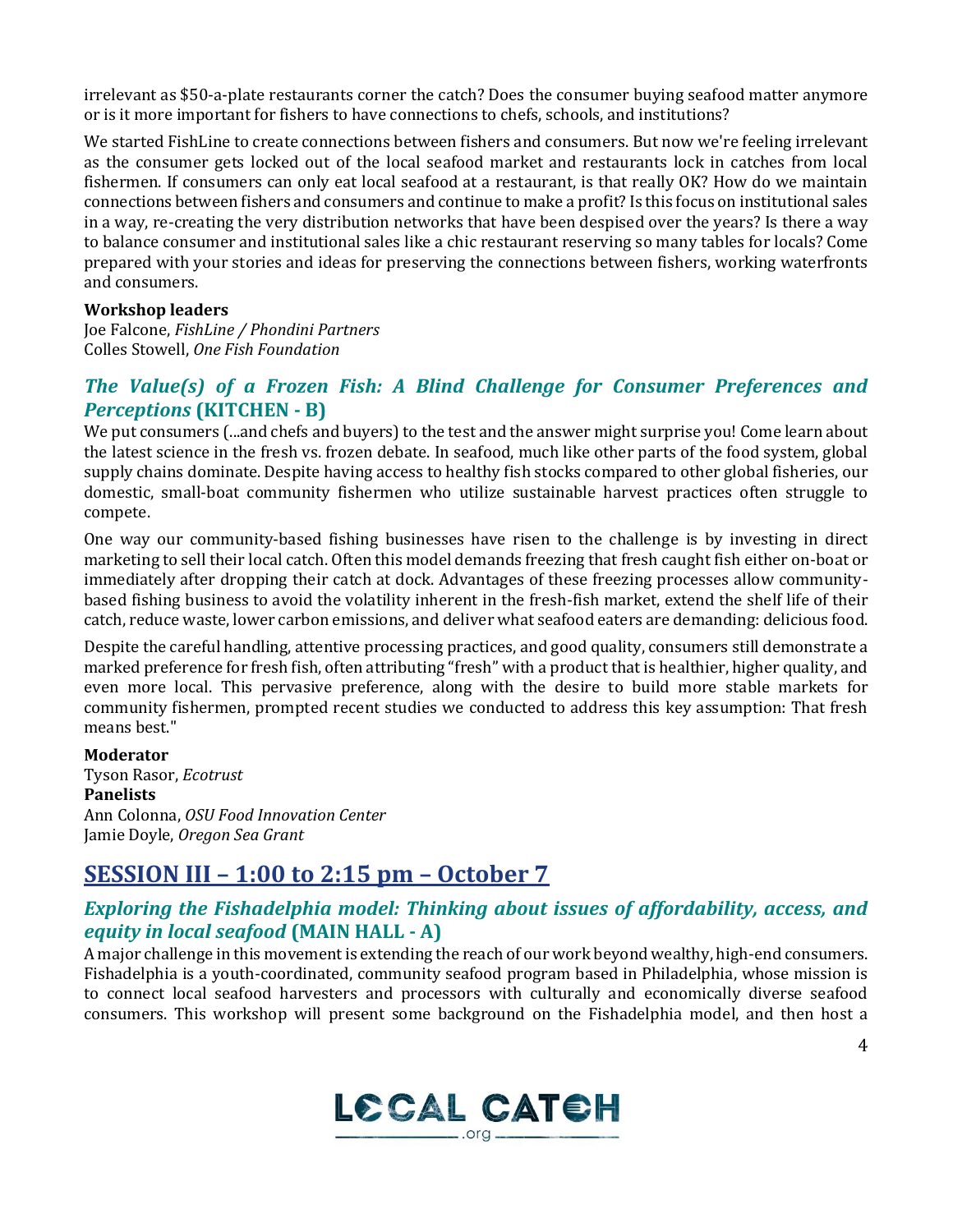facilitated discussion that includes questions, challenges, benefits, and joys of working on affordability and access in local seafood.

#### **Workshop leaders**

Talia Young, *Fishadelphia* Tasha Palacio, *Fishadelphia*

#### *Sea + Tech* **(BOARD ROOM - A)**

Sea + Tech is a Customer Relationship and Inventory Management software for value-based seafood intermediaries, which aims to improve efficiency, profitability, communication, and traceability in seafood distribution. Mission-based seafood intermediaries trying to shorten and straighten the seafood supply chain must match supply and demand, build consumer awareness, meet customers' needs, and maintain accurate business information. 'Big business' food distributors and intermediaries use expensive software to track inventory, shipping, purchasing, and customer accounts and leads, but smallholders in the food system cannot afford such luxuries. Sea + Tech organizes and automates business strategies unique to selling seafood as well as reduces and/or eliminates the cost, error, and redundancies associated with capturing fisherydependent data and monitoring consumer trends. It matches supply and demand in real-time, (2) builds consumer awareness, (3) streamline communications with fishers and consumer alike, (4) maintain and recognize business trends, and (4) track customer leads for value-based seafood intermediaries. It traces aggregated inventory from individual fisher through processing to customer by maintaining information about product origin, variety, and product yields. Sea + Tech not only increases the trustworthiness of seafood but it also helps overcome multifaceted obstacles facing the seafood industry to create a level economic playing field for small scale, value-based seafood intermediaries.

#### **Workshop leaders**

Stephanie Webb, *UC Santa Cruz / Sea + Tech*  Joe Falcone, *FishLine / Phondini Partners* 

### *Weathering the Storm: An Essential Resilience Toolkit for Small and Medium-Scale Fishing and Seafood Businesses* **(ALCOVE - C)**

Extreme weather events and adverse impacts of climate change pose increasing challenges for fishers and seafood businesses. 75% of small businesses do not re-open after a disaster, 25% more fail within a year. How can we increase the resilience of Local Catch members to overcome these odds? Drawing on a variety of regional experience, this interactive session will identify best practices for before, during, and after a disaster that are actionable at the individual business level as well as through community and policy-level engagement. In addition to acute events like hurricane and oil spills, we will discuss slow onset fisheries disasters such as drought, disease, rising ocean temperatures, ocean acidification, sedimentation, and other diffuse events that create disaster-level impact on fishing and seafood operations.

#### **Workshop leader**

Lauren Parnell, *Conscious Catch* 

### *Managing a Restaurant Supported Fishery: Revitalizing the Catch of the Week*  **(KITCHEN - A)**

How do you sell whatever fishermen are catching to restaurants and retailers? You revitalize the old adage of "The Catch of the Week"! Learn how to target specific restaurants and chefs as well as local food retailers for your Restaurant Supported Fishery (RSF)! From Farm-to-Table restaurants to local food boutique stores, there is a plate and a refrigerator for all your locally caught seafood. We will discuss the learning curves and successes that NH Community Seafood has experienced over the last 7 years of our RSF growth! Learn how

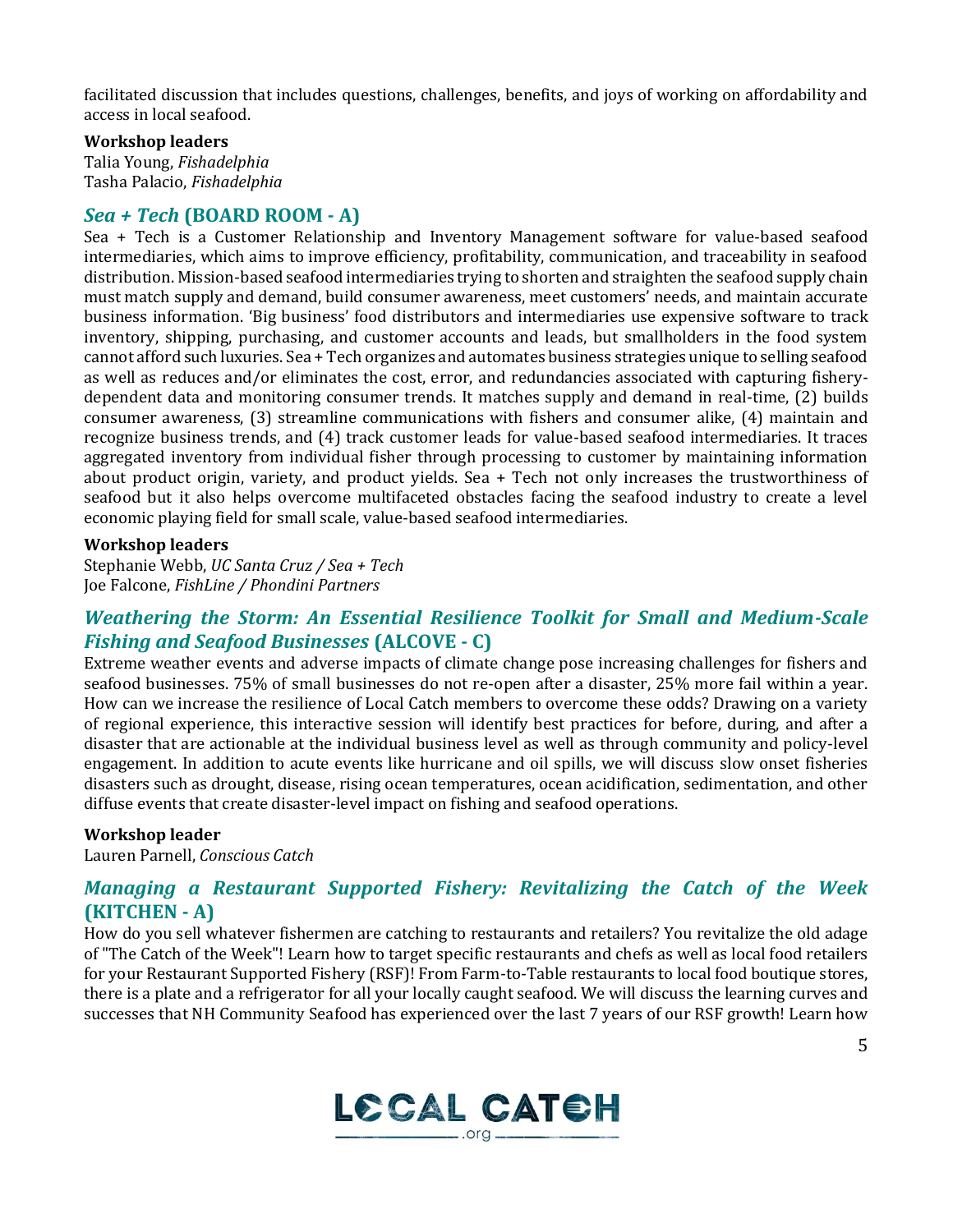to promote your off the boat product to restaurant owners and chefs through creative and collaborative marketing, as well as outreach and education techniques.

#### **Moderator**

Andrea Tomlinson, *New Hampshire Community Seafood*  **Panelists** Kelly Fukushima, *F/V Threeboys* Jake Harth, *Erizo* Kendall Dix, *Healthy Gulf*

## **SESSION IV – 2:30 to 3:45 pm – October 7**

### *Get Your Tunas in a Row: Why Marketing Success Can Only Happen Through an Organized Fishing Community* **(MAIN HALL - B)**

Sustainable local seafood systems require reliable supplies of an abundance and variety of locally landed fish, such as the collective catch found within ports. But small-scale marketing operations, individuals or small groups marketing within a port, are not usually coordinated and are limited in the amounts (<10-15%) and types of fish that can be sold. Achieving success will take more than a cluster of small-scale, individual marketing projects.

We argue that a coordinated, port-wide fishing organization is needed to set comprehensive goals, define strategies, and coordinate marketing projects so that the fishing efforts (of all participants and gear types) can be leveraged to build economies of scale, while increasing the visibility of local fisheries, fishermen and their products. This building of social capacity is especially important in cities, where there are many conflicting uses of water and land; a disconnect between consumers and food sources; and little sense of fishing heritage and place. This session will explore the role of port-based community fishing associations in creating stronger markets for locally caught fish; what works and what doesn't when trying to boost sales for all fish landed in a port, and the importance of involving every fisherman in the community. We'll discuss traditional sales to wholesalers but will also highlight a variety of alternative arrangements including seafood auctions and direct-to-consumer sales.

#### **Moderator**

Sarah Shoffler, *NOAA Southwest Fisheries Science Center*  **Workshop leaders** Pete Helmay, *Fishermen's Marketing Association, San Diego, CA*  Aaron Longton, *Port Orford Sustainable Seafood* Darius Kazprzak, *Jig fisherman, Kodiak, AK*

### *Fishing Business Health Assessment – How to Chart a Course Towards Sustainability and Resilience* **(BOARD ROOM - A)**

This session is structured around a self-assessment tool to help you assess your business knowledge and skills and set goals for yourself. Topics covered are: Business Formation, Managing Assets and Environmental Regulation, Accounting, Taxation, Labor and Contractors, Production and Marketing, Credit, Business Planning, Insurance, and Continuing Education. We will work through the seven-part selfassessment together and discuss how you can set goals and plan next steps to improve your business knowledge and management skills and make sure that your business is resilient and in compliance with applicable regulations, and that you are taking advantage of programs designed to help you.

#### **Workshop leaders**

Tyson Rasor, *Ecotrust*

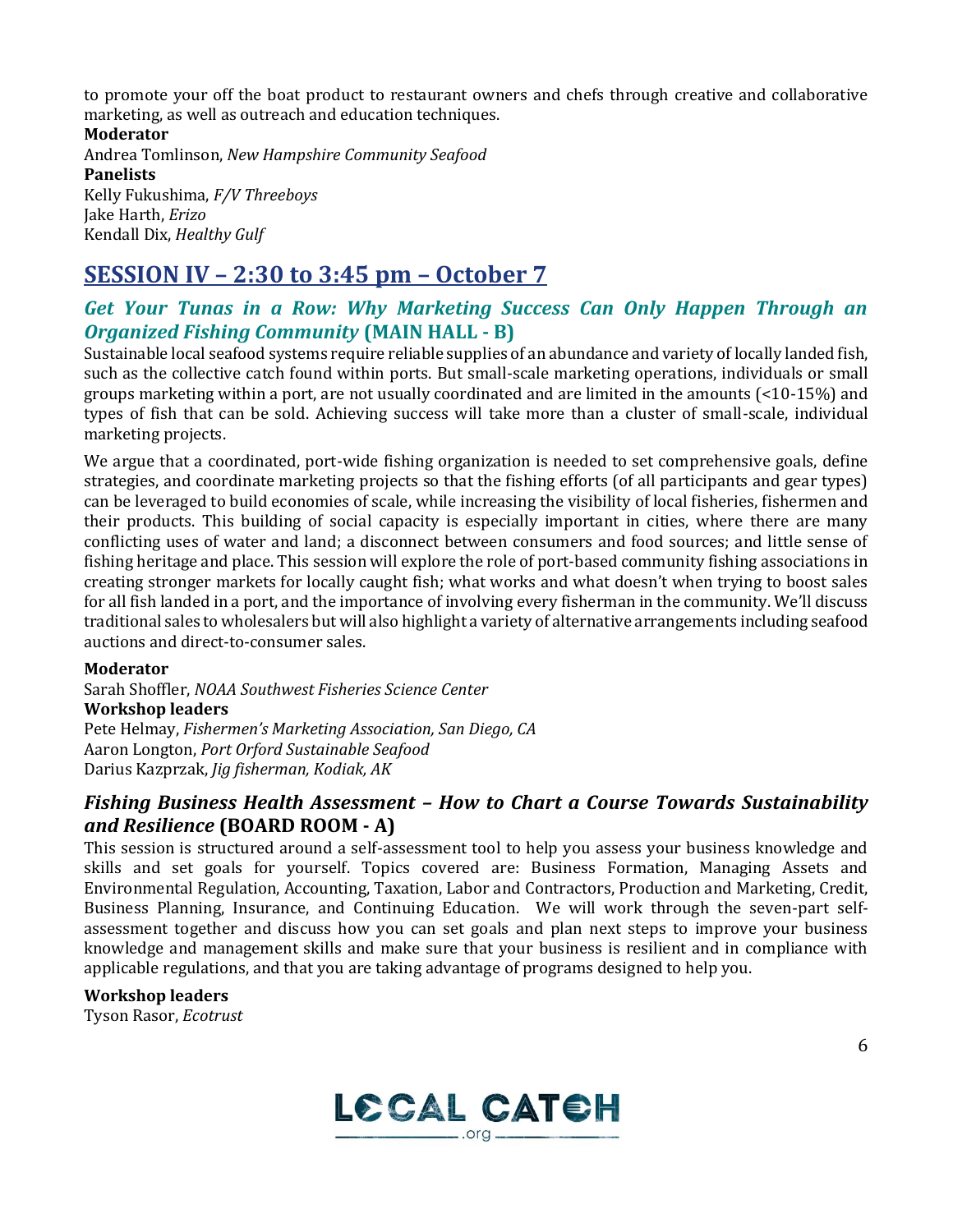#### Poppy Davis, *UC Davis Agriculture & Sustainability Institute*

### *Beneficial vs. Harmful Aquaculture: Where do we draw the line?* **(ALCOVE - C)**

Shellfish and plant aquaculture, when properly sited and appropriately scaled, can enhance marine ecosystems in various ways, including filtering out toxins and fostering biodiversity. Certain land-based recirculating farms can also produce seafood with a low environmental footprint and contribute to food security.

On the other hand, industrial ocean fish farming – sometimes referred to as open ocean or marine finfish aquaculture – is extremely risky and fraught with havoc, including significant harm to public health, the environment, and the communities, industries, and economies that rely on the ocean. Industrial-scale shellfish farms or land-based fish farms also pose significant risks.

This workshop will explore the distinctions between various types of aquaculture in social, economic and ecological terms. The discussion will cover how and whether aquaculture can honor the ocean and help to define what community-based aquaculture means. We will also share ways to block efforts of megacorporations to dominate more of the seafood system through aquaculture.

#### **Moderator**

Hallie Templeton, *Friends of the Earth*  **Panelists** Jonny Foss, *Wild Salmon Nation* Amy van Saun, *Center for Food Safety*

### *Culinary Engineering: A San Diego case-study for increasing value of landings by expanding the city's seafood palate* **(KITCHEN - B)**

This workshop will present a case study of a culinary engineering approach to increase value and reduce waste in fisheries. In San Diego, we have built a collaborative team of fishermen, scientists, processors and chefs who are on a mission to expand our city's seafood palate.

We focus on two San Diego-based fisheries which target high value, highly migratory species like tuna and swordfish, and also catch eminently edible species like opah, common thresher shark, blue shark and snake mackerel, among others. We connect chefs with these little known and under-appreciated species to create demand and interest from consumers. For species with established market demand, we explore ways to increase the yield from each individual fish by utilizing parts normally discarded, like the heads, cheeks, bellies, or even the flank in opah. For sharks, where factual information on the sustainability of local fisheries can be difficult to find, we provide succinct materials for distribution to buyers.

We'll present our findings, share our challenges, and invite participants to share experiences and input from their own local fisheries. Finally, we'll invite all participants to taste some of the edible results from our project!

#### **Workshop leaders**

Oriana Poindexter, *Ocean Associates*  Sarah Mesnick, *NOAA Southwest Fisheries Science Center*